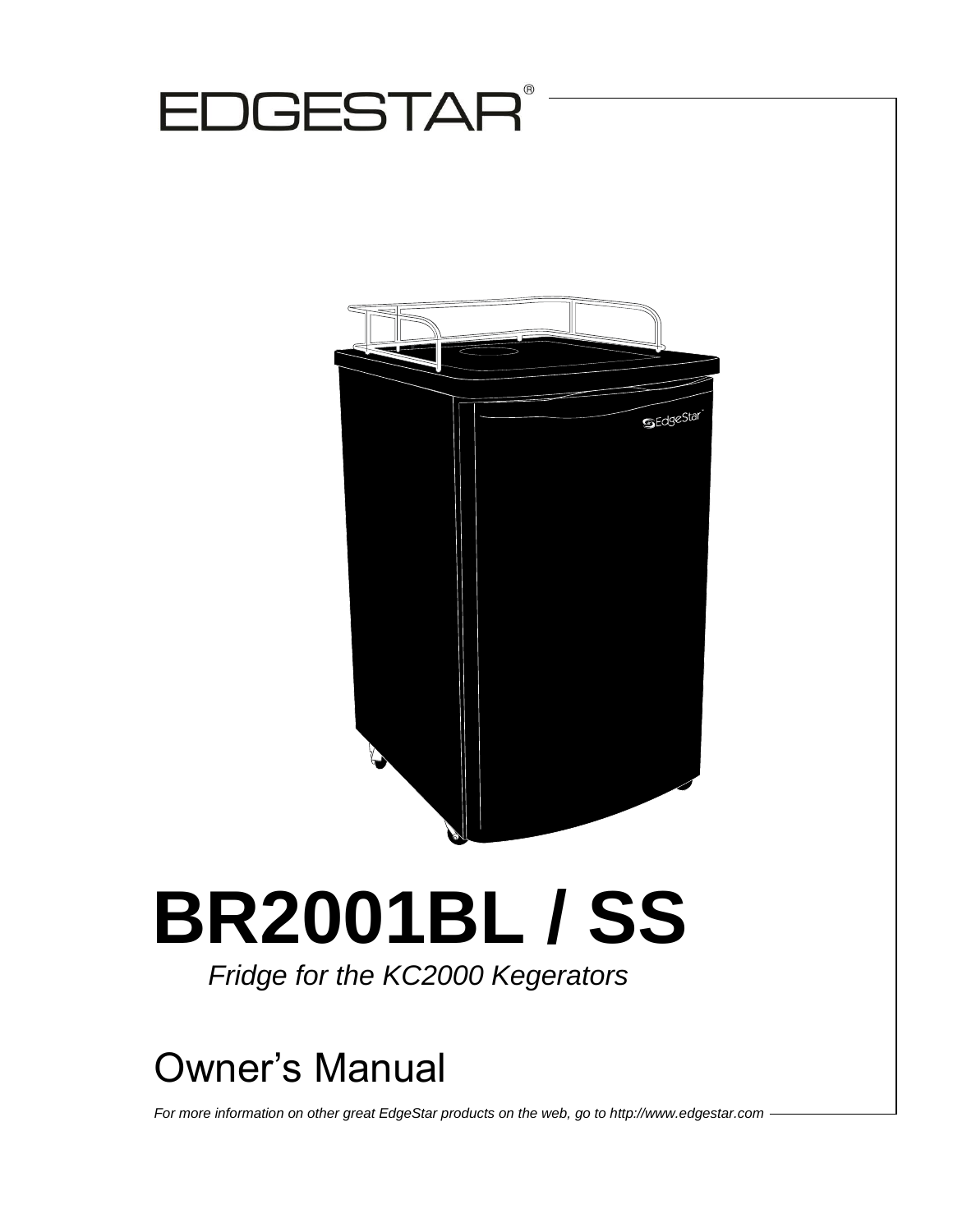## <span id="page-1-0"></span>**Important Safety Information**

Improper handling can cause serious damage to the EdgeStar kegerator and/or injury to the user. This kegerator is designed for domestic indoor use only. **Do not use the unit for industrial or commercial use.** Any other use may invalidate the warranty. Please review the ratings label located on the rear panel of the unit for electrical and other technical data related to this unit. The unit must be used in a properly grounded wall outlet.

**Please read and follow the safety information listed below to reduce the risk of fire, electric shock or injury.**



#### **Electrical Safety**

- Do not exceed the power outlet ratings.
- It is recommended the kegerator be connected on its own circuit.
- The unit must be installed in accordance with state and local electrical codes.
- A standard electrical supply (115 V, 60Hz), that is properly grounded in accordance with the National Electrical Code and local codes and ordinances is required.
- Use outlets that cannot be turned off by a switch or pull chain.
- Always turn the unit off and unplug it from the outlet when cleaning.
- Unplug the unit if it is not going to be used for an extended period of time.
- Do not operate the unit with a power plug missing the ground plug, a damaged cord or a loose socket.
- Be sure the kegerator is properly grounded.
- Never plug or unplug the unit with wet hands.
- Do not bypass, cut or remove the grounding plug.
- Do not use extension cords or power strips with this unit. You may need to contact your electrician if it is necessary to use a longer cord or if you do not have a grounded outlet. Do not modify the power cord's length or share the outlet with other appliances.
- Do not start or stop the unit by switching the circuit's power on and off.
- If the power cord is damaged, it must be replaced by the manufacturer or a qualified technician.
- Never repair the unit while it is plugged in.
- Immediately unplug the unit if it makes strange sounds, emits smells or smoke comes out of it, and contact customer service.
- Do not remove any part of the casing unless instructed by an authorized technician.
- You should never attempt to repair the unit yourself.
- Contact customer service for service options if the unit needs service.

#### **General Safety**

- To prevent back and other types of injuries, use at least two people to move and install the kegerator.
- This unit is not intended for use by persons, including children, with reduced physical, sensory or mental capabilities, unless they have been given supervision or instruction concerning the use of the appliance by the person(s) responsible for their safety.
- Install the unit in a well-ventilated area where the ambient temperature is above 50°F and below 95°F.
- The temperature range for this kegerator is optimized for beverage storage. Perishable food items may require a different storage environment.
- Do not place hot or warm items into the kegerator before they cool down to room temperature.
- This unit is designed to be installed indoors, and protected from rain, sleet, snow, and/or moisture.
- This unit is not intended to be used by children.
- Children should be supervised to ensure that they do not play with this product.
- Never allow children to crawl inside the kegerator. If disposing the unit, remove the door.
- Do not use this unit near flammable gas or combustibles, such as gasoline, benzene, thinner, etc.
- Do not place the unit near heat sources such as ovens, grills, or direct sunlight.
- Only use in an upright position on a flat, level surface and provide proper ventilation.
- Do not pinch or kink the power supply line between the unit and cabinet.
- Do not leave any cleaning solutions in the unit
- Do not use solvent-based cleaning agents or abrasive solutions to clean the unit as they may damage the interior and exterior.
- Do not place any other appliances on top of the unit.
- Do not turn the unit upside down, on its side, or at an angle off level.
- If your model is equipped with a lock, take care to keep the keys away from children.
- Do not move the unit without emptying the contents and securing the door in a closed position.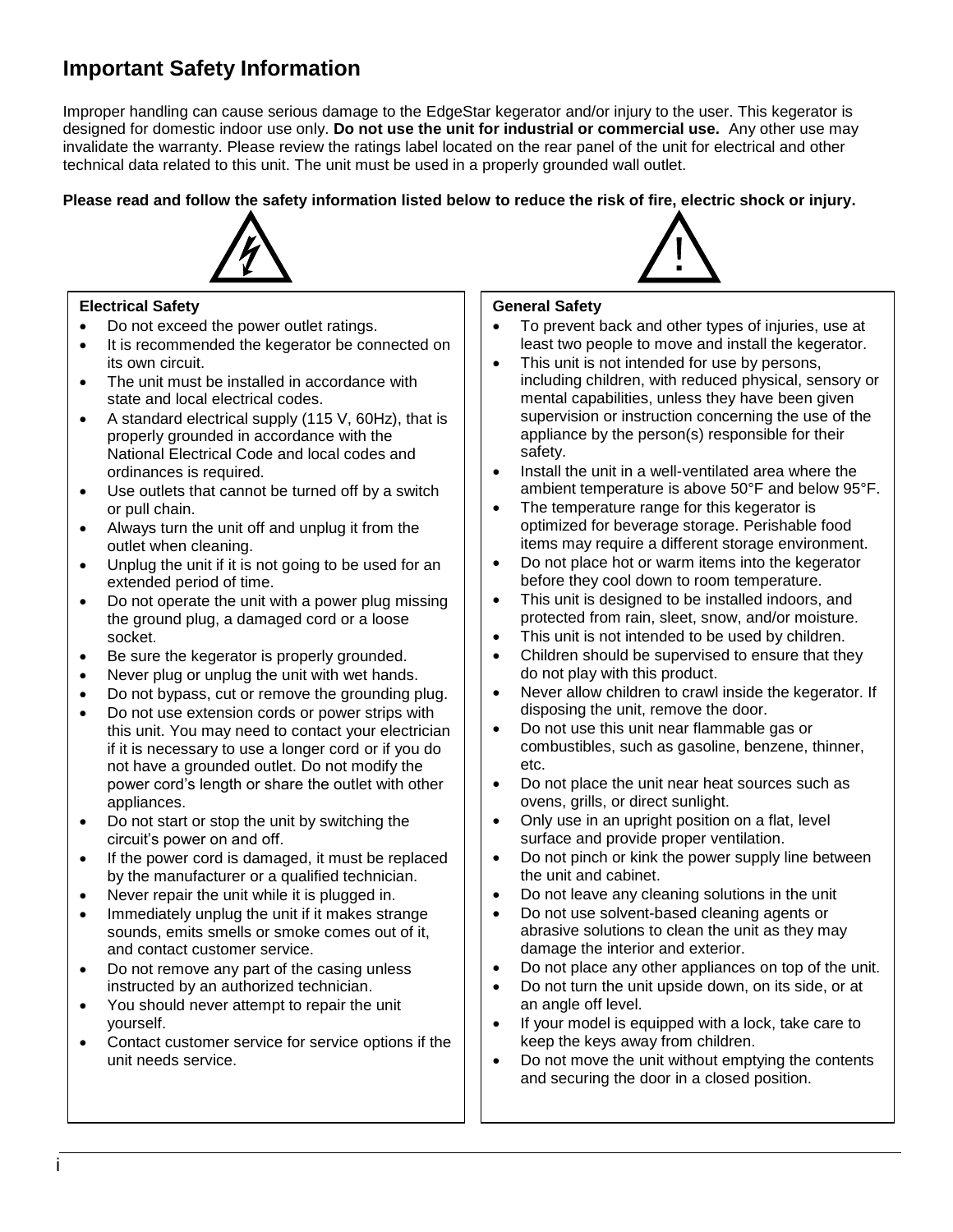### **Table of Contents**

First Time Operating Instructions

Before use, make sure all packaging labels and materials are all removed from the unit. Be sure to keep track of all included parts and pieces before discarding packaging materials. It is advised that you keep the original box and packaging materials in case you are ever to move or ship the appliance in the future.

Let the unit stand for at least 24 hours before you use it; this allows the cooling components time to settle from transit. The instruction manual should be read before use.

**This owner's manual is provided for reference use only. Specifications may change without prior notice. Refer to the product label on the back of your kegerator for the latest technical information.**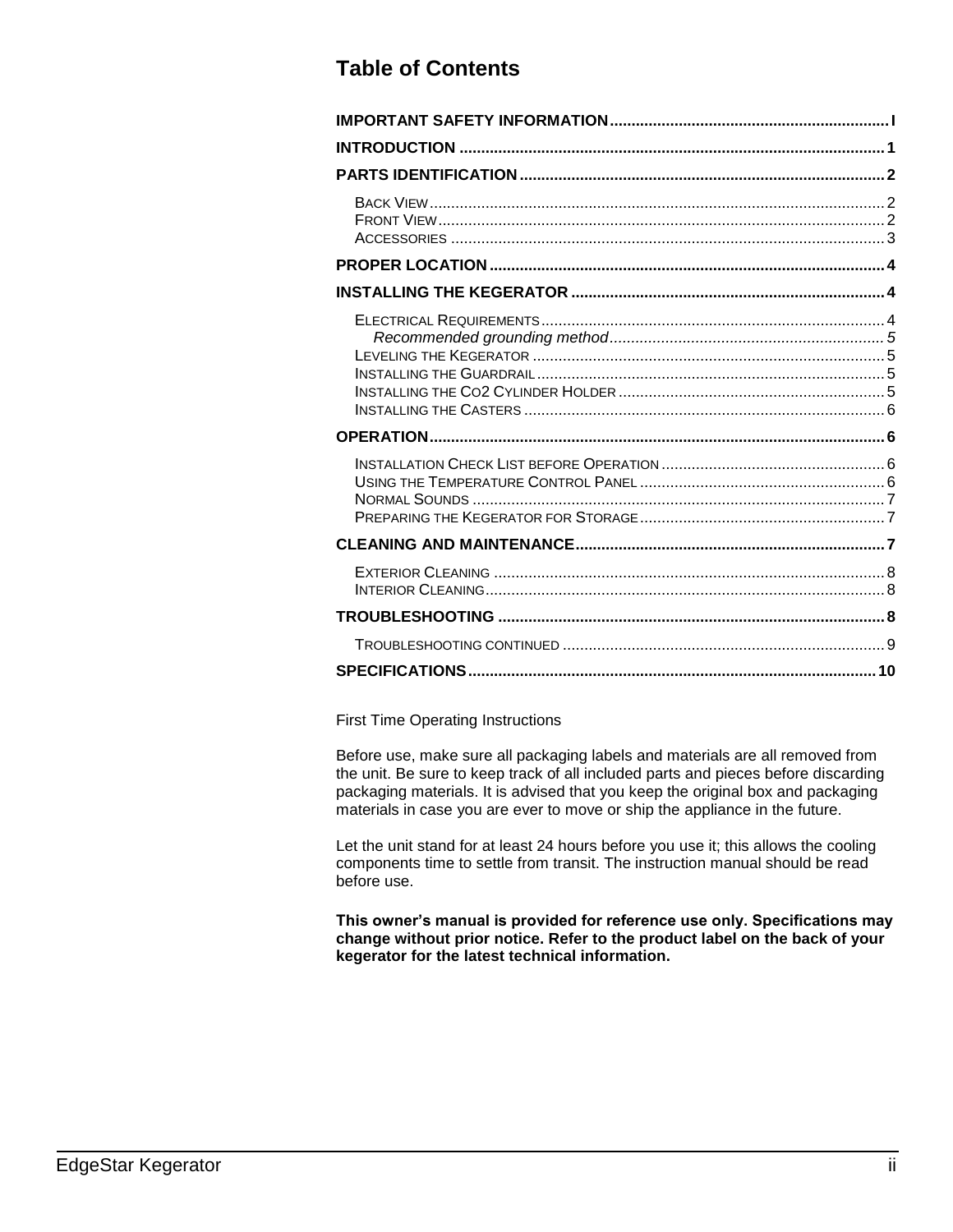#### <span id="page-3-0"></span>**Introduction**

Thank you for purchasing this EdgeStar kegerator. We are glad you chose us. We believe that your purchase of this product opens a relationship between you and EdgeStar. We will provide the customer support needed to nurture that relationship.

This manual contains important information regarding the proper installation, use and maintenance of your kegerator. Following this manual will ensure that your product will work at its peak performance and efficiency.

Please save the original product packaging in case you need to safely transport your kegerator.

#### **For Your Records:**

Please write down the model number and serial number below for future reference. Both numbers are located on the ratings label on the back of your unit and are needed to obtain warranty service. You may also want to staple your receipt to this manual as it is the proof of your purchase, and is also needed for service under your warranty.

Model Number:

Serial Number:

Date of Purchase:

To better serve you, please do the following before contacting customer service:

- If you received a damaged product, immediately contact the retailer or dealer that sold you the product.
- Read and follow this instruction manual carefully to help you install, use and maintain your kegerator.
- Read the troubleshooting section of this manual as it will help you diagnose and solve common issues.
- Visit us on the web at **http://www.edgestar.com** to register your product, download product guides, additional troubleshooting resources and up-to-date information.
- If you need warranty service, our friendly customer service representatives are available via email at **service@edgestar.com** or by telephone at **1 (866) 319-5473**.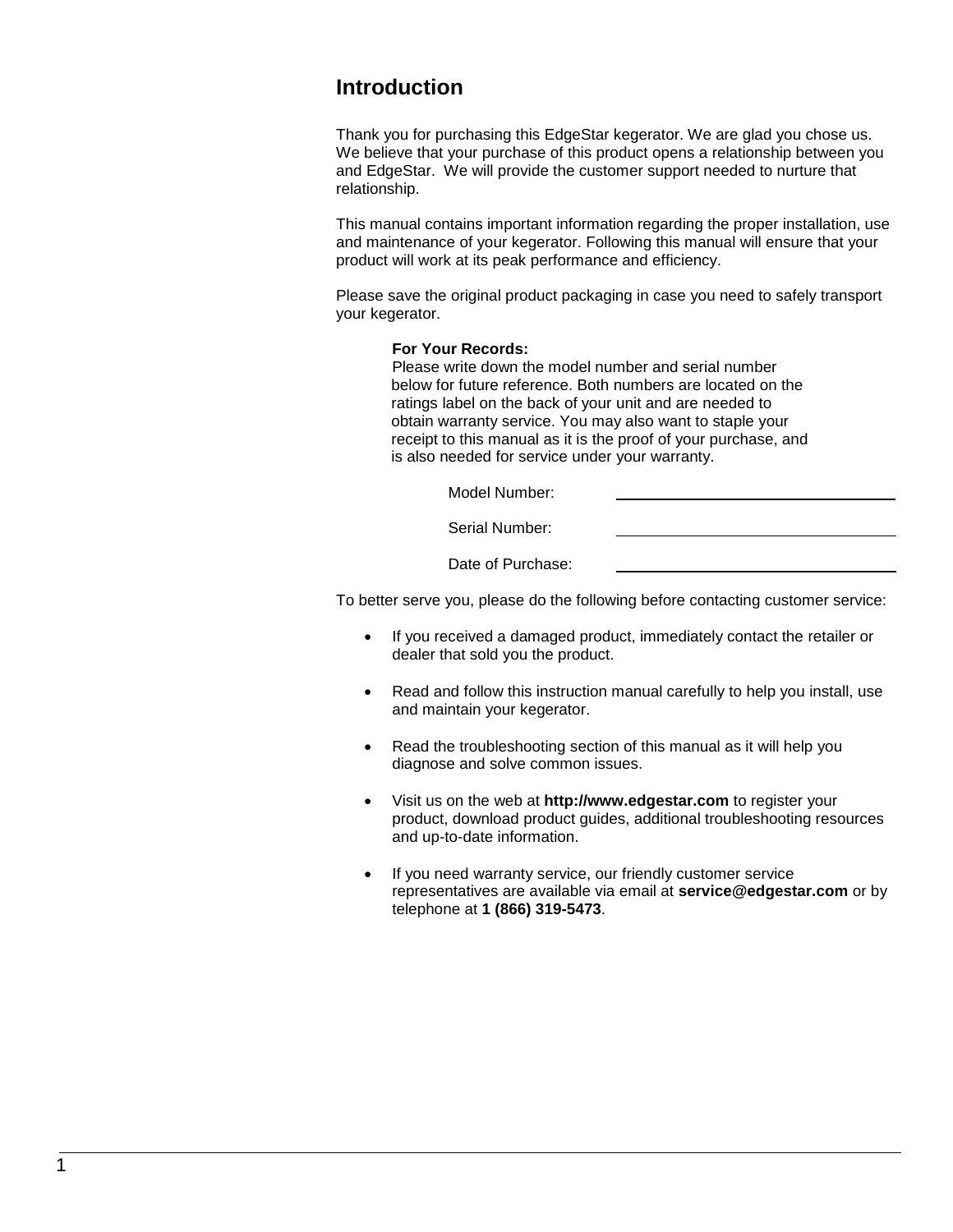#### <span id="page-4-0"></span>**Parts Identification**

<span id="page-4-2"></span><span id="page-4-1"></span>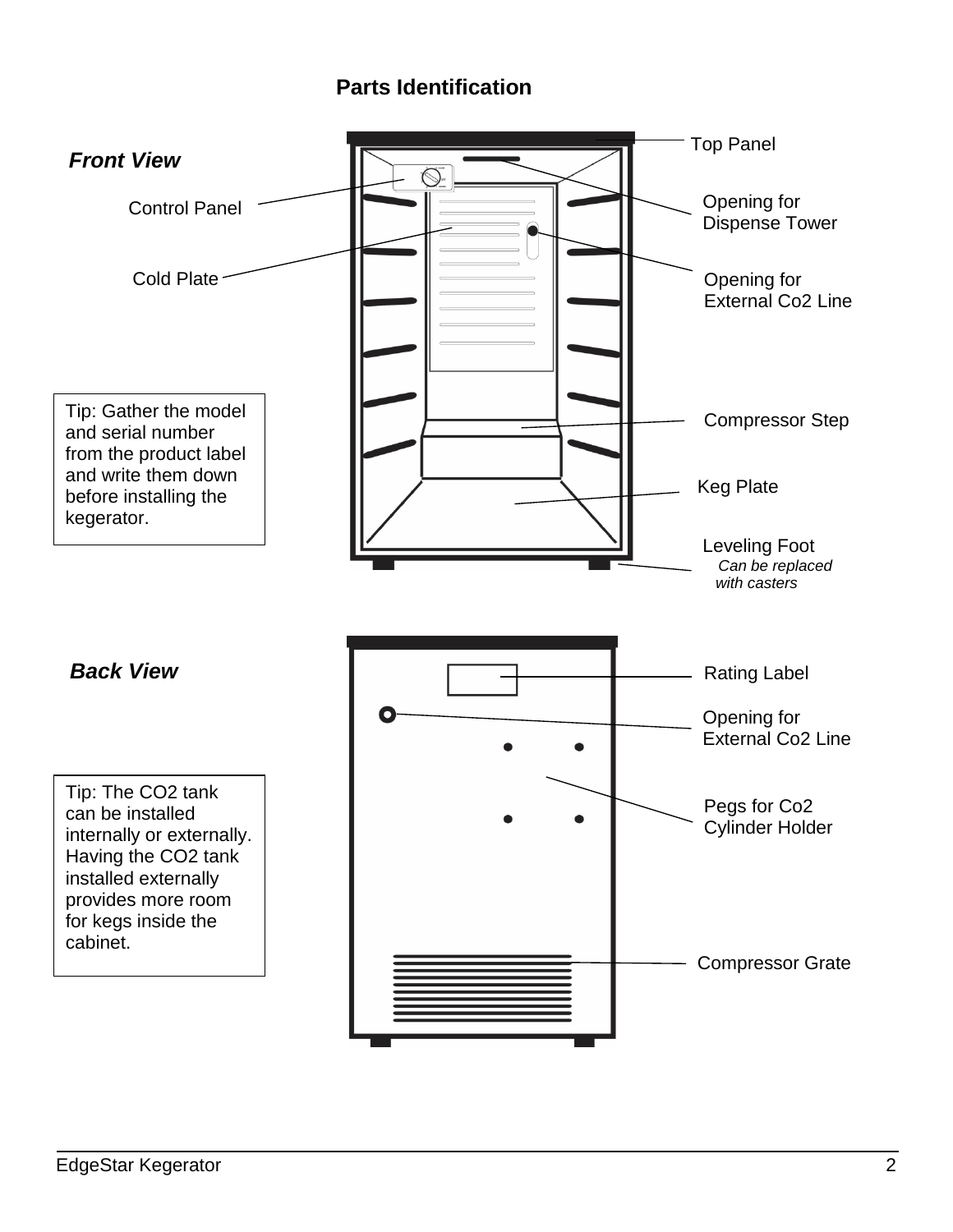#### <span id="page-5-0"></span>*Accessories*

Your kegerator will come with a set of standard accessories. These include a drip tray, guard rail, casters, Co2 tank holder. The other accessories you receive for the dispense kit and Co2 tank will be based upon the type of kegerator you purchase.

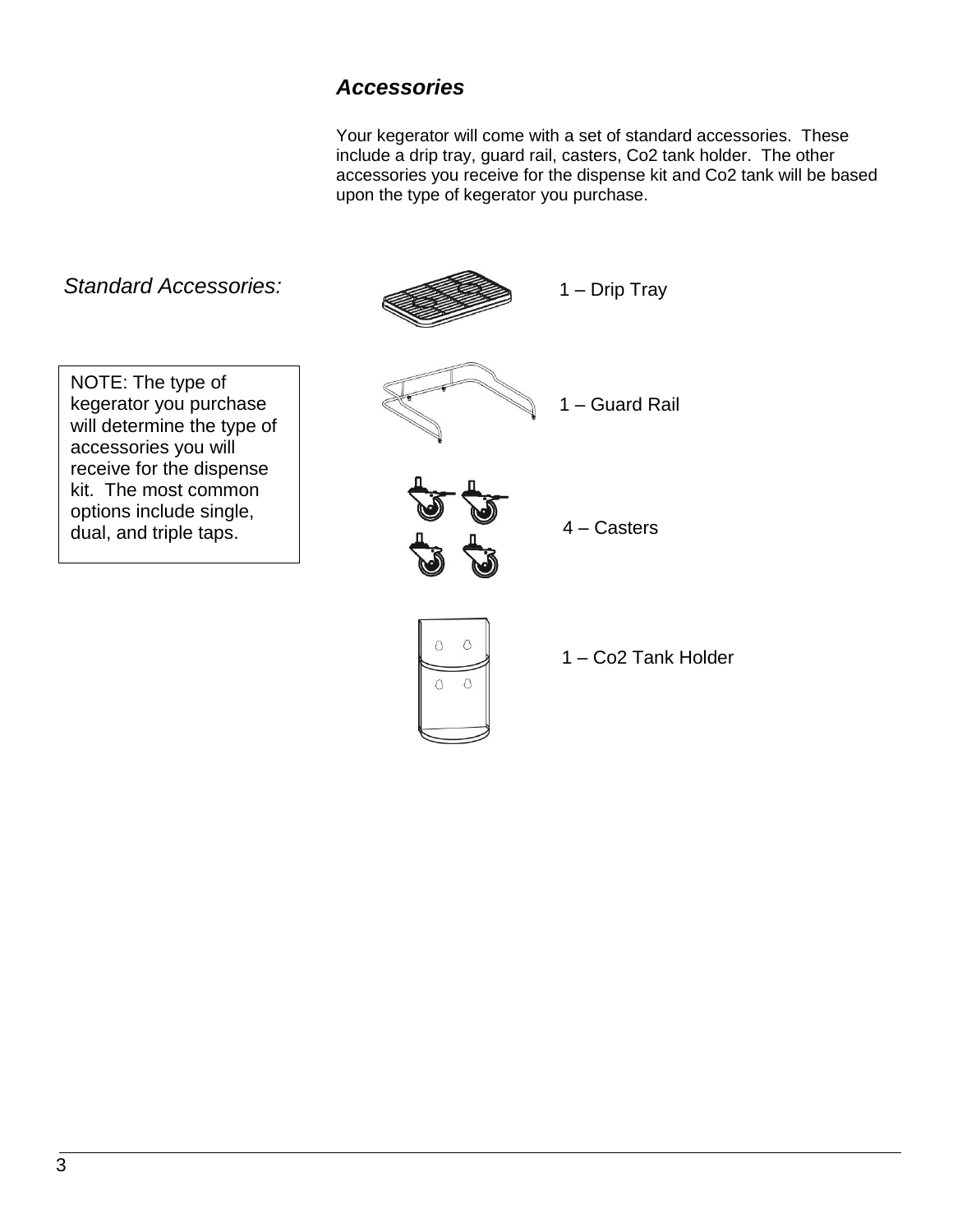NOTE: This appliance is designed for "indoor" use only and should not be used outdoors.

## <span id="page-6-0"></span>**PROPER LOCATION**

To ensure the kegerator will last, install it in a location where there is proper air circulation and electrical connections. Keep the refrigerator away from heat and direct sunlight. This refrigerator is designed for indoor use only and should not be used outdoors. It should not be placed in a built-in or recessed area as it is designed to be a freestanding kegerator. The following dimensions are the recommended clearances around the beer dispenser.

Sides <u>\_\_\_\_\_\_\_\_\_</u> 2 to 3" (76mm) Back  $\frac{2.56 \times 10^{10}}{4 \text{ to } 5^{9} (127 \text{ mm})}$ 

#### <span id="page-6-1"></span>**Installing the Kegerator**

The kegerator should be installed in accordance with local electrical code requirements. The kegerator should also be placed in a location that is strong enough to support its total weight, keeping in mind that it will weigh substantially more when fully loaded than when empty.

Before you plug the kegerator into a power supply, be sure to let it stand upright for at least 24 hours to allow the compressor's oils to settle.

#### *Unpacking the Kegerator*

**WARNING**: Use two more people to move and install the kegerator. Failure to do so can result in back or other injury. Carefully remove the packaging materials. Remove any shipping tape and glue from your kegerator before using. Do not use sharp instruments, rubbing alcohol, flammable fluids, or abrasive cleaners to remove tape or glue. These products can damage the surface of your kegerator.

**IMPORTANT**: Do not remove any safety, warning, or product information labels from your kegerator.

#### <span id="page-6-2"></span>*Electrical Requirements*

#### **ELECTRIC SHOCK HAZARD!**

- **Plug into a grounded 3-prong outlet.**
- **Never remove the grounding prong from the plug.**
- **Never use an adapter to bypass the grounding prong.**
- **DO NOT use an extension cord.**
- **Failure to follow these instructions can result in fire, electrical shock, or death.**

Before you move your kegerator into its final location, it is important to make sure you have the proper electrical connection: A standard electrical supply (115 V, 60Hz), properly grounded in accordance with the National Electrical Code and local codes and ordinances, is required.



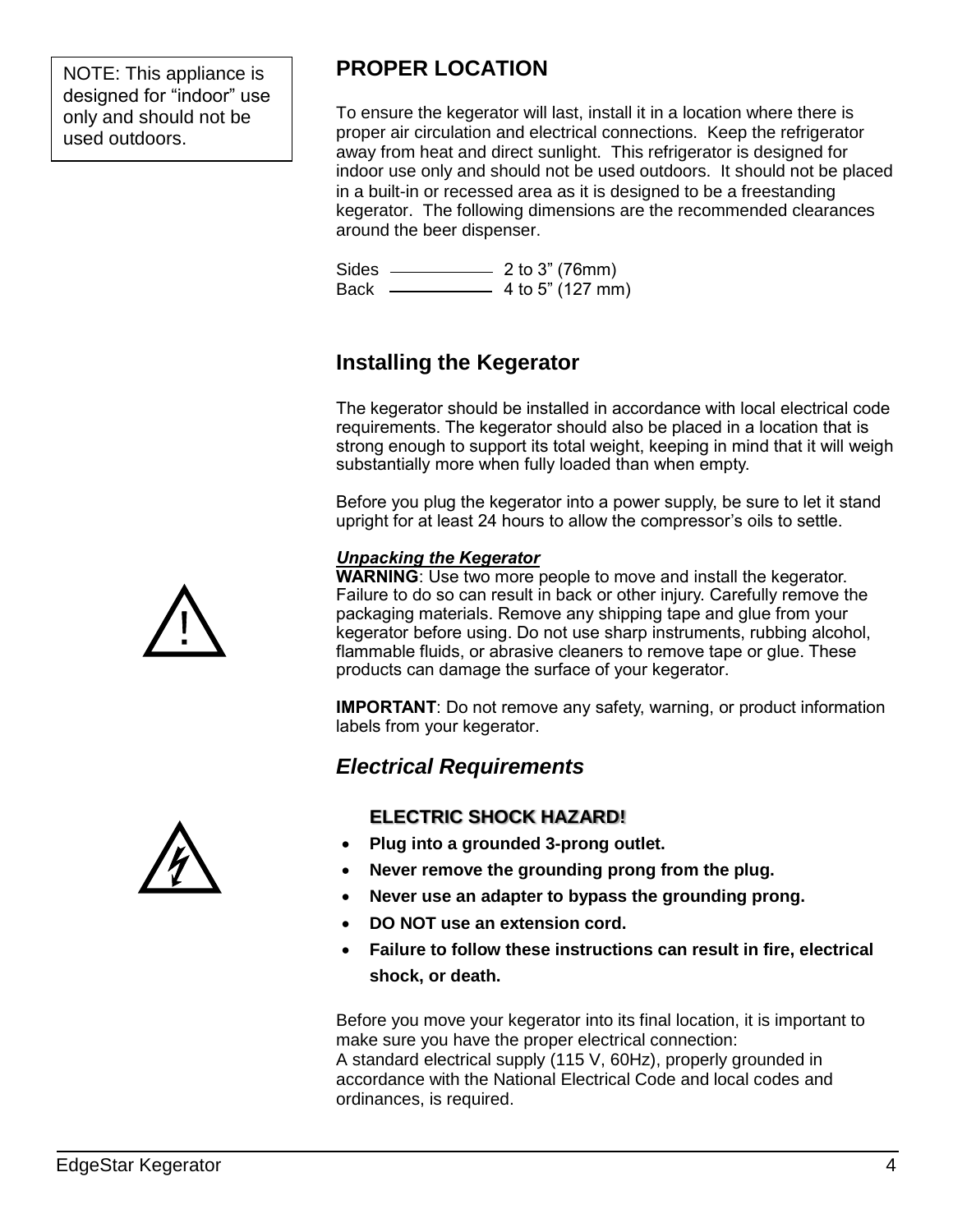It is recommended that a separate circuit, serving only your kegerator, be provided. Use receptacles that cannot be turned off by a switch or pull chain. The fuse (or circuit breaker) size should be 15 Amps.

#### <span id="page-7-0"></span>**Recommended grounding method**

For your personal safety, this appliance's plug must be grounded. It is equipped with a 3-prong power supply cord. To minimize possible shock hazard, the cord must be plugged into a mating 3-prong wall socket and grounded in accordance with the National Electrical Code as well as local codes and ordinances. In the event of a malfunction or breakdown, grounding will reduce the risk of electric shock by providing a path of least resistance for electrical current.

• Plug your appliance into an exclusive, properly installed, grounded wall outlet. Do not under any circumstances, cut or remove the third (ground) prong from the power cord.

• Any questions concerning power and/or grounding should be directed toward a certified electrician.

• This appliance requires a standard 110~120 volt, 60Hz electrical outlet with three-prong ground.

• Do not use outlet adaptors. No other appliance should be plugged into the same outlet. Be sure that the plug is fully inserted into the outlet.

#### <span id="page-7-1"></span>*Leveling the Kegerator*

It is important for the kegerator to be leveled for optimum efficiency. It can be raised or lowered by rotating the plastic sheaths around each of the feet on the bottom of the machine. If you find that the surface is not level, rotate the feet until the kegerator becomes level. You may need to make several adjustments to level it.

1. If available, place a carpenter's level on top of the product to see if the kegerator is level from front to back and side to side.

2. To adjust the height of the kegerator, simply turn the feet (Right = Lower / Left =  $Raise$ )

IMPORTANT: Kegerator should be level before installation

#### <span id="page-7-2"></span>*Installing the Guardrail*

Snap the guardrail into the top of the cabinet's guardrail pilot holes.

#### <span id="page-7-3"></span>*Installing the Co2 Cylinder Holder*

Slide the Co2 cylinder holder onto the four pegs located on the back of the cabinet. This holder is optional and only needed if you plan to have the Co2 cylinder installed externally.

Note: A detailed installation guide of all the dispense kit components may be included with your kegerator depending on the type purchased.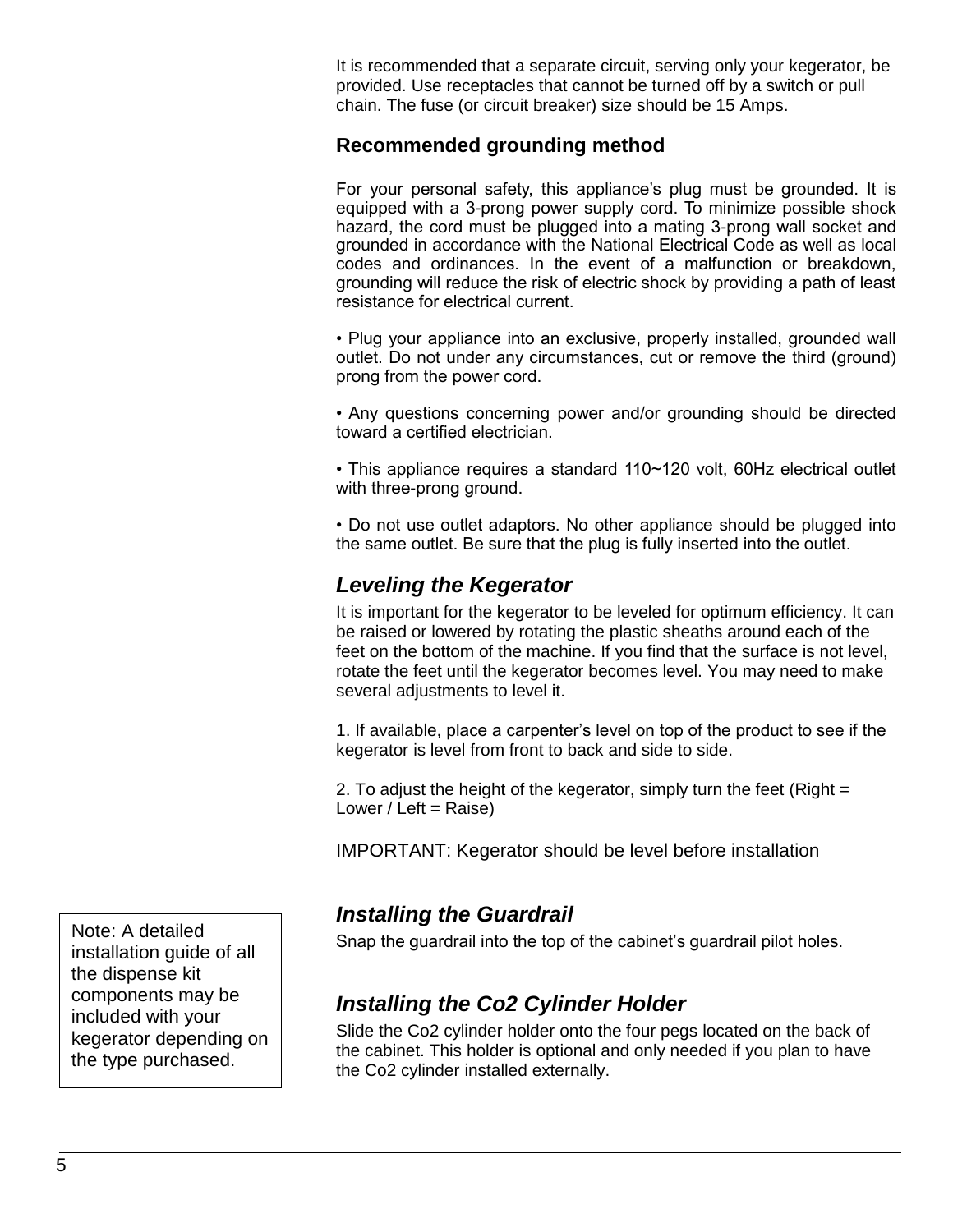#### <span id="page-8-0"></span>*Installing the Casters*

This unit comes with four casters. These are an optional accessary to assemble if you would like to make the unit more mobile. To install the casters:

1. Remove the four leveling legs from the bottom of the unit.

2. With the contents inside the cabinet removed, set the beer dispenser on its side.

3. Screw in the caster to attach it to the cabinet.

4. With all four casters tightened evenly, stand the unit in an upright position.

## <span id="page-8-1"></span>**OPERATION**

#### <span id="page-8-2"></span>*Installation Check List before Operation*

1. Have all packing materials and tape been removed from the interior and exterior of the kegerator?

2. Have the installation instructions been followed, including connecting the machine to electricity? And has proper grounding been installed for the kegerator?

3. Has the machine been leveled?

4. Is the kegerator in a site where the ambient temperature is between 50º F and 95º F all year round?

**6 COLDER** 

OFF

<span id="page-8-4"></span>**WARMER** 

#### <span id="page-8-3"></span>*Using the Temperature Control Panel*

Note: Whether your kegerator can reach cooler temperature depends on the ambient environmental conditions.

Caution: If you powered off the unit, please wait at least 5 minutes before powering it back on.

This kegerator has one control knob located on the left of the inside of the cabinet. Turning the knob to the right or left will make the unit colder or warmer respectively; 1 being the warmest and 6 the coldest.

WARNING: Kegerator should only be set to the coldest setting (6) for short periods of time while dispensing. If the kegerator is set to the coldest setting for an extended period of time, your keg will freeze. For keg storage, we recommend setting the knob between 4 and 5.

Note: Allow the refrigerator to stand in an upright position for 24 hours before turning on the power. This will ensure that the coolant has settled.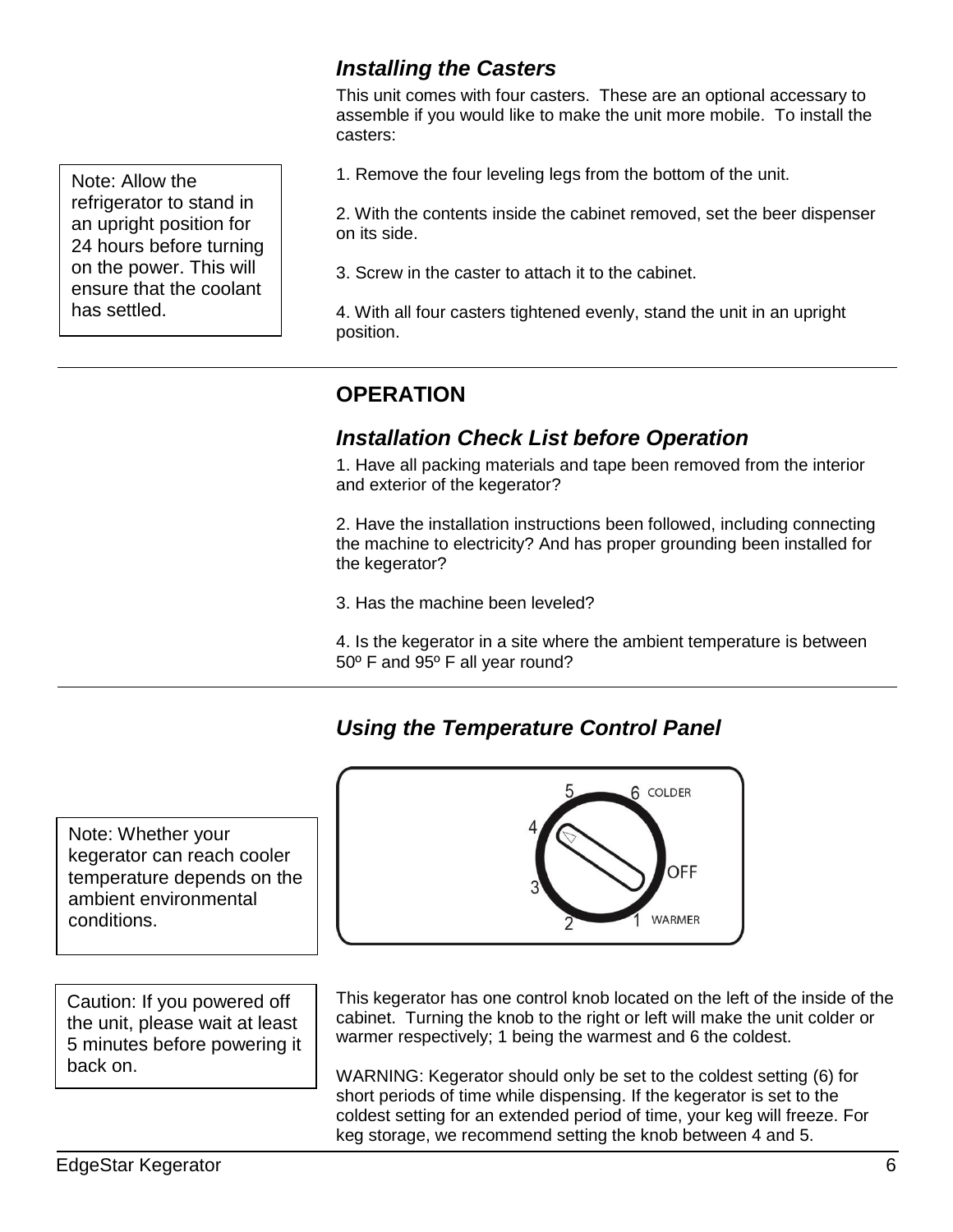## *Normal Sounds*

Your new kegerator may make sounds that are not familiar to you. Most of the new sounds are normal. Hard surfaces like the floor or walls can make the sounds seem louder than they actually are. The following describes the kinds of sounds that might be new to you and what may be making them.

- Rattling noises may come from the flow of the refrigerant or the water line. Items stored on top of the kegerator can also make noises.
- The high efficiency compressor may make a pulsating or high-pitched sound.
- Water running from the evaporator to the water bin may make a splashing or sound.
- As each cycle ends, you may hear a gurgling sound due to the refrigerant flowing in your kegerator.
- Cracking or popping sounds are caused by the expanding and / or contracting of the cooling coils.



• Do not touch the power plug when your hands are wet. • Never unplug the unit by

**IMPORTANT:**

pulling on the plug.

## <span id="page-9-0"></span>*Preparing the Kegerator for Storage*

If the kegerator will not be used for a long time, or is to be moved to another place, it will be necessary to defrost the unit and dry the interior.

1. Disconnect the unit from the power supply by removing the power plug from the wall socket.

2. Leave the door open to allow for air circulation and to prevent mold, mildew and unpleasant smells.

CAUTION: Store the unit out of the reach of children. If you have children, you may want to take additional precautions such as removing the door to prevent a child from being trapped inside the unit!

## <span id="page-9-1"></span>**CLEANING AND MAINTENANCE**

Cleaning accessories and equipment can be purchased at Kegerator.com

A regular cleaning once every 2 weeks of the faucet, beer hose, and keg coupler is extremely important when the Draft Beer Dispenser is used frequently. If this is not performed, the beer will foam. Additionally bacteria, yeast, mold, and beer stone will build up and quickly degrade the quality of draft beer. A few minutes spent cleaning on a regular basis will add life to your system, and improve the quality of your draft beer!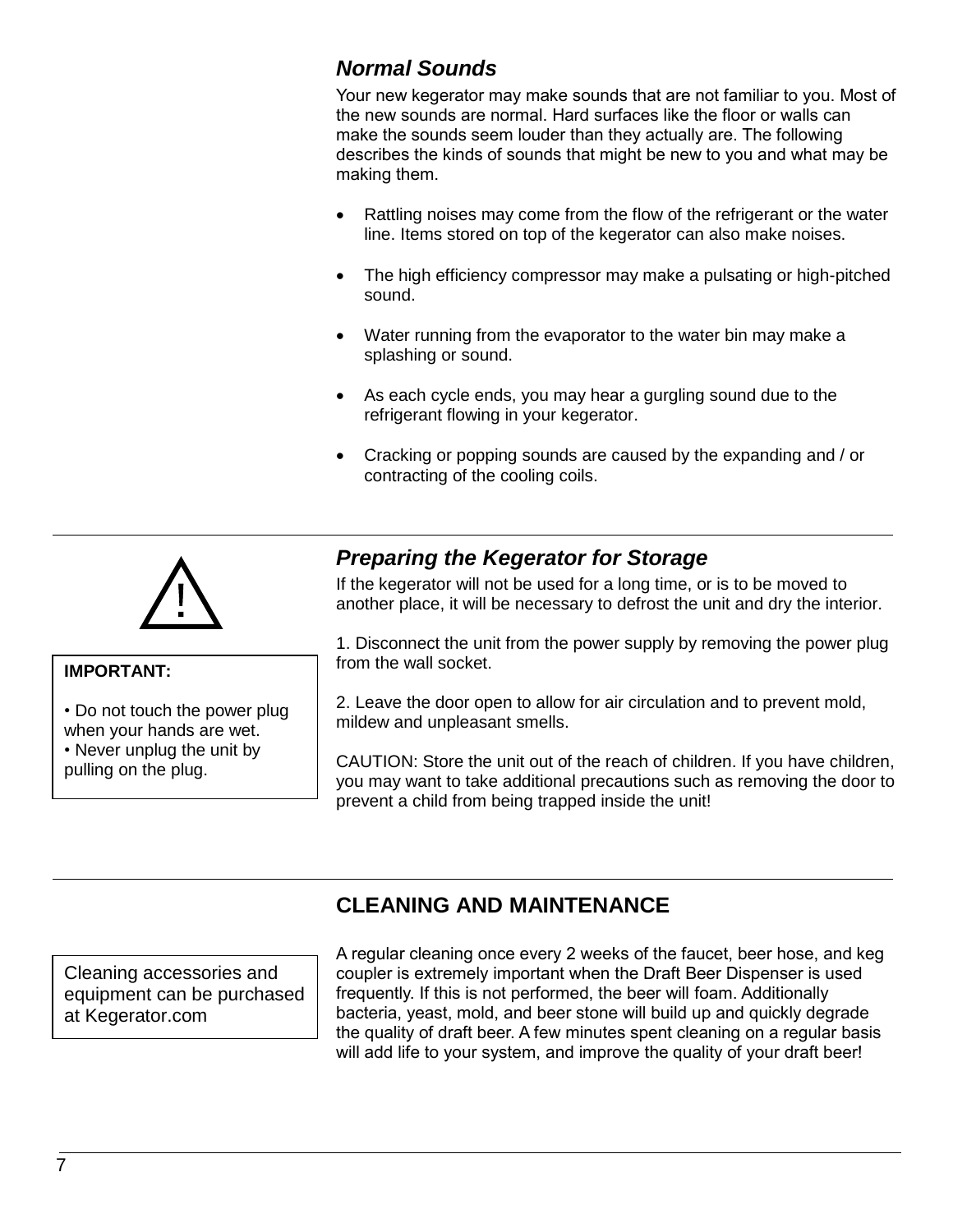## <span id="page-10-0"></span>*Exterior Cleaning*

The door and cabinet may be cleaned with a mild detergent and lukewarm water solution such as 2 tablespoons of baking soda to 1 quart of water.

Do not use solvent based or abrasive cleaners. Use a soft sponge and rinse with clean water. Wipe with a soft clean towel to prevent water spotting. If the door panel is stainless steel, it can discolor when exposed to chlorine gas and moisture. Clean stainless steel with a cloth dampened with a mild detergent and warm water solution. Never use an abrasive or caustic cleaning agent.

#### <span id="page-10-1"></span>*Interior Cleaning*

The kegerator's interior should be cleaned occasionally.

- 1. Disconnect power to the unit.
- 2. Open the door and remove the contents.
- 3. Wait until the unit defrosts.
- 4. With a clean cloth, wipe down the interior of the unit.
- <span id="page-10-2"></span>5. Reconnect power to the unit.

## **TROUBLESHOOTING**

#### *Before Calling for Help*

If the unit appears to be malfunctioning, read through the OPERATION section of this manual first. If the problem persists, check the Troubleshooting Guide below and on the following page. The problem could be something that can easily be solved or explained.

| <b>Symptoms</b>                               | <b>Possible causes</b>                                                            | <b>Solutions</b>                                     |
|-----------------------------------------------|-----------------------------------------------------------------------------------|------------------------------------------------------|
| The kegerator turns on<br>and off frequently. | The room temperature is<br>higher than the<br>recommended ambient<br>environment. | Run the unit at the appropriate ambient temperature. |
|                                               | The door is being opened<br>often.                                                | Minimize the number of times the door is opened.     |
|                                               | The door is not completely<br>closed.                                             | Make sure the door is completely closed.             |
|                                               | The door gasket is not<br>sealing properly.                                       | Make sure the door gasket is properly sealing.       |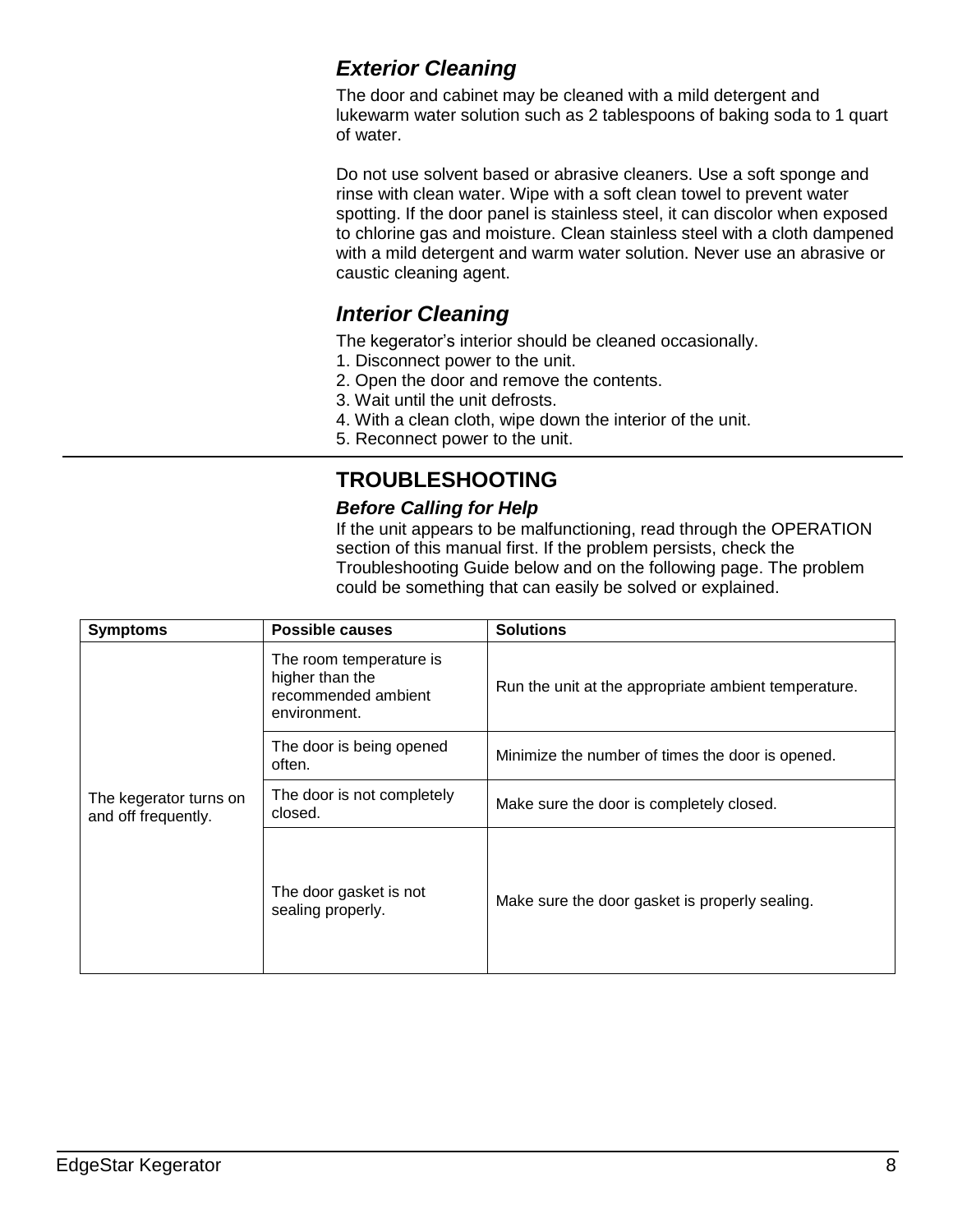## <span id="page-11-0"></span>*Troubleshooting continued*

| <b>Issue</b>                                               | Possible cause                                                        | <b>Solution</b>                                                                                                                                                                                                                           |
|------------------------------------------------------------|-----------------------------------------------------------------------|-------------------------------------------------------------------------------------------------------------------------------------------------------------------------------------------------------------------------------------------|
| The kegerator does not<br>turn on.                         | There is a power failure.                                             | Ensure the unit is plugged in and the power outlet has<br>power.                                                                                                                                                                          |
|                                                            | The unit is not plugged in.                                           | Plug the unit in to a power outlet that has sufficient<br>amperage.                                                                                                                                                                       |
|                                                            | A house fuse has blown or<br>the circuit breaker is tripped.          | Replace the broken fuse in your fuse box or reset the<br>breaker.                                                                                                                                                                         |
| The kegerator will not<br>reach the desired<br>temperature | The unit is placed too close<br>to a heat source.                     | Keep the unit away from direct sun light or other heat<br>sources.                                                                                                                                                                        |
|                                                            | The door is opened too<br>frequently or for a long<br>period of time. | Close the door tightly and do not open the door too<br>frequently or for a long period of time.                                                                                                                                           |
| The kegerator is making<br>strange noises                  | Certain sounds are normal.                                            | Read the "Normal Sounds" section.                                                                                                                                                                                                         |
|                                                            | The unit is not level or is<br>touching another appliance.            | Check to make sure that the kegerator is level, and that it<br>is not in contact with another appliance or furniture.                                                                                                                     |
| The body of the kegerator<br>is electrified.               | The unit is not grounded<br>properly.                                 | Contact your local electrician to test your electrical<br>grounding system.                                                                                                                                                               |
| Frost is forming in the<br>kegerator.                      | The environment is humid.                                             | If frost builds up manual defrosting may be required.<br>You can try running the kegerator on a warmer<br>temperature setting, minimizing the number of times you<br>open the door, or unplugging the unit to allow the frost to<br>melt. |
|                                                            | The ambient temperature is<br>too low.                                |                                                                                                                                                                                                                                           |
|                                                            | The door is being opened<br>too frequently.                           |                                                                                                                                                                                                                                           |
| The door will not shut<br>properly.                        | Your unit is not level.                                               | Make sure the unit is on a level surface.                                                                                                                                                                                                 |
|                                                            | The door gasket is dirty.                                             | Clean the door gasket.                                                                                                                                                                                                                    |
|                                                            | The door gasket is not<br>installed correctly.                        | Make sure the door gasket is properly installed.                                                                                                                                                                                          |
|                                                            | The keg plate is not installed<br>correctly                           | Make sure the keg plate is properly installed.                                                                                                                                                                                            |
|                                                            | The keg used is too large                                             | This kegerator will not fit oversized kegs. Please check<br>the specifications on the next page for proper keg loading.                                                                                                                   |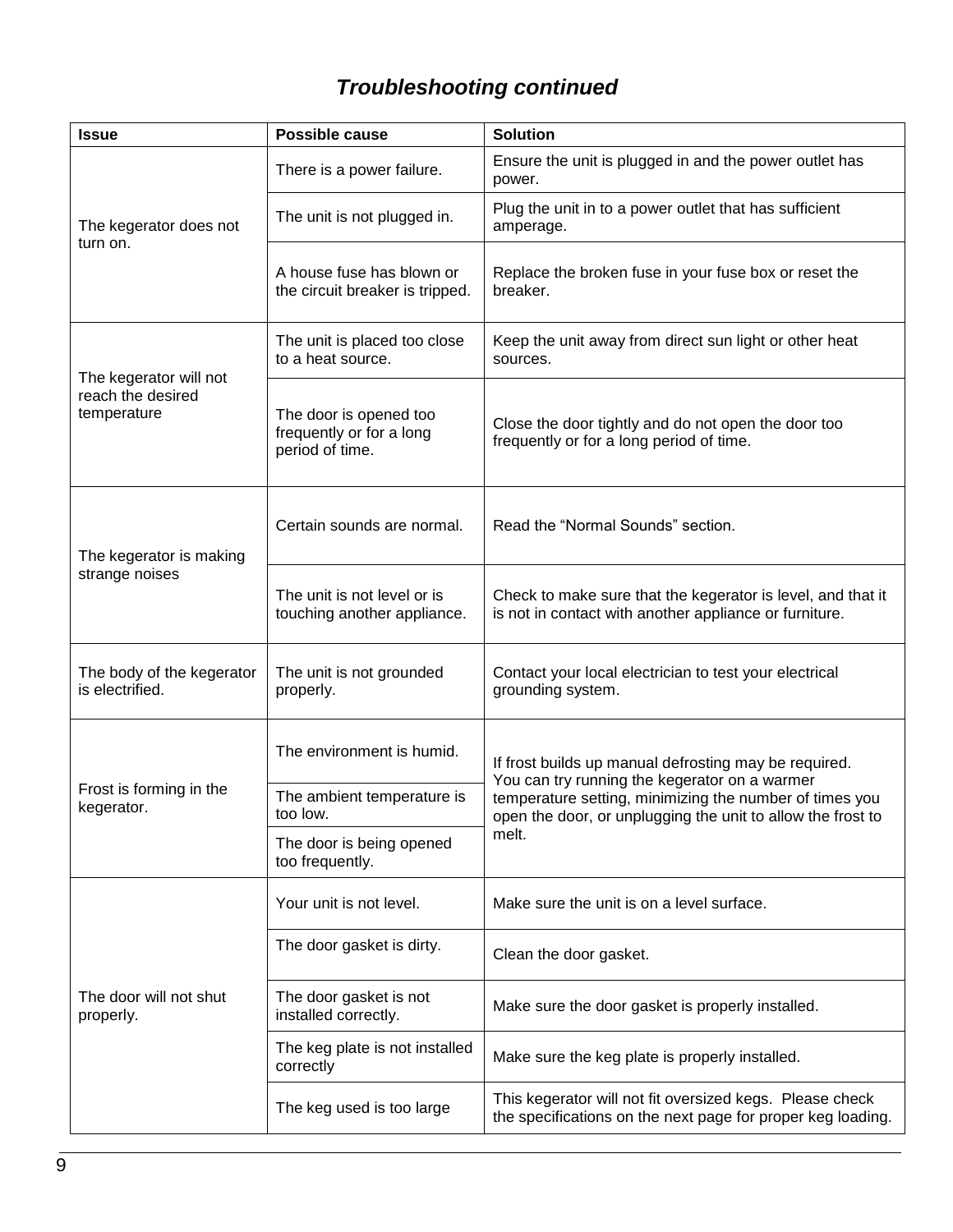## <span id="page-12-0"></span>**Specifications**

| Description of product                        | <b>Freestanding Kegerator</b>                                                                                      |
|-----------------------------------------------|--------------------------------------------------------------------------------------------------------------------|
| Model                                         | <b>BR2001BL/SS</b><br>Fridge for the KC2000 Kegerators                                                             |
| Voltage/Frequency                             | AC 115V~60Hz                                                                                                       |
| Amperage                                      | 1.1A                                                                                                               |
| Color                                         | <b>Black Cabinet; Black or</b><br><b>Stainless Steel Door</b>                                                      |
| <b>Storage Capacity Options</b>               | 1 Half Barrel Keg<br>1 Quarter Barrel Keg<br>1 Slim Quarter Keg<br>1-2 Sixth Barrel Keg(s)<br>1-2 Cornelius Keg(s) |
| Refrigerant                                   | R600a, 0.67 oz.                                                                                                    |
| <b>Dimensions</b><br>(Height x Width x Depth) | 33 1/2" x 20 1/16" x 24 13/16"                                                                                     |
| Weight                                        | 66.1 pounds                                                                                                        |

Note: Technical data and performance information is provided for reference only.

Specifications are subject to change. Check the rating label on the kegerator for the most accurate information.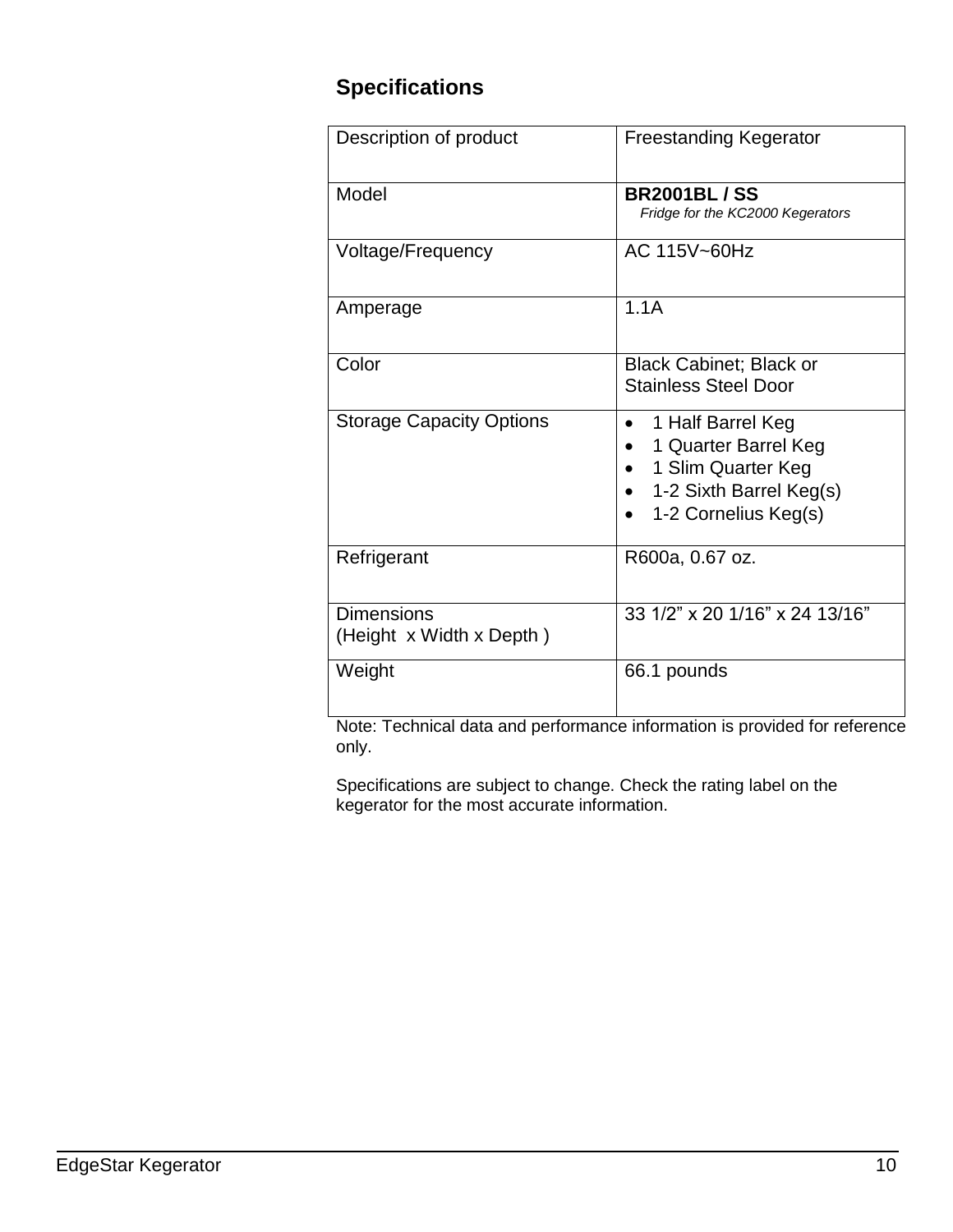## **EdgeStar Limited Warranty**

#### **One (1) Year Parts & Ninety (90) Days Labor**

This product is warranted by EdgeStar to be free from defective workmanship and materials, subject to any conditions set forth as follows:

#### **WHAT IS COVERED:**

LABOR: For a period of NINETY (90) DAYS from the date of original purchase, labor will be performed free of charge at an authorized EdgeStar repair facility. At its option, EdgeStar will repair the product with new or remanufactured parts, or exchange the defective product with a new, refurbished, or remanufactured product. If a product is replaced, it will carry the remaining warranty of the original product. After the ninety (90) day period, EdgeStar will no longer be responsible for labor charges incurred. All defective products and parts covered by this warranty will be repaired or replaced on a mail-in basis to an EdgeStar authorized repair facility.

PARTS: For a period of ONE (1) YEAR from the date of original purchase, EdgeStar will supply new, rebuilt, or refurbished parts free of charge. EdgeStar may request a defective part be returned in exchange for the replacement part. All replacement parts or products will be new, remanufactured, or refurbished. All products and parts replaced by EdgeStar under warranty service become the property of EdgeStar.

This warranty applies to the original purchaser only, and only covers defects in workmanship experienced during operation of the product under normal service, maintenance, and usage conditions. This warranty applies to the purchase and use of this product in residential settings within the United States of America.

#### **WHAT IS NOT COVERED:**

The following limitations apply to the coverage of this warranty. This warranty does not cover:

- Labor charges for installation, setup or training to use the product.
- Shipping damage, and any damage caused by improper packaging for shipment to an authorized service center, and any damaged caused by improper voltage or any other misuse, including abnormal service, handling, or usage.
- Cosmetic damage such as scratches and dents.
- Normal wear and tear on parts or replacement of parts designed to be replaced, e.g. filters, cartridges, batteries.
- Service trips to deliver, pick-up, or repair, install the product, or to instruct in proper usage of the product.
- Damages or operating problems resulting from misuse, abuse, operation outside environmental specifications, uses contrary to instructions provided in the owner's manual, accidents, acts of God, vermin, fire, flood, improper installation, unauthorized service, maintenance negligence, unauthorized installation or modification, or commercial use.
- Labor charges incurred 91 days or more after the date of original purchase.
- The use of EdgeStar products in commercial settings.
- Optional accessories, attachments, and appearance items.
- Products that have been modified to perform outside of specifications without the prior written permission of EdgeStar.
- Products lost in shipment, or theft.
- Products sold AS IS or from an unauthorized reseller.
- Products that have had their serial numbers removed or defaced. Products with serial numbers that have been invalidated.

#### **OBTAINING WARRANTY SERVICE:**

If you believe your product is defective, contact EdgeStar Customer Support for troubleshooting assistance and warranty service at 1-866-319-5473. Please have your serial number and proof of purchase available. Once an EdgeStar authorized representative has confirmed that your product is defective and eligible for warranty service, the product must be returned to an EdgeStar repair facility. The purchaser is solely responsible for prepaying all shipping related costs to and from the repair facility. EdgeStar is not responsible for damage resulting from shipper mishandling or improper packaging. Do not return a defective product to the place of purchase. Products received without a return authorization number will be refused.

THIS WARRANTY IS IN LIEU OF ANY OTHER WARRANTY, EXPRESS OR IMPLIED, INCLUDING WITHOUT LIMITATION, ANY WARRANTY OF MERCHANTABILITY OR FITNESS FOR A PARTICULAR PURPOSE. TO THE EXTENT ANY IMPLIED WARRANTY IS REQUIRED BY LAW, IT IS LIMITED IN DURATION TO THE EXPRESS WARRANTY PERIOD ABOVE. NEITHER THE MANUFACTURER NOR ITS DISTRIBUTORS SHALL BE LIABLE FOR ANY INCIDENTAL, CONSEQUENTIAL, INDIRECT, SPECIAL, OR PUNITIVE DAMAGES OF ANY NATURE, INCLUDING WITHOUT LIMITATION, LOST REVENUES OR PROFITS, OR ANY OTHER DAMAGE WHETHER BASED IN CONTRACT, TORT, OR OTHERWISE. SOME STATES DO NOT ALLOW THE EXCLUSION OF INCIDENTAL OR CONSEQUENTIAL DAMAGES, SO THE ABOVE EXCLUSION MAY NOT APPLY TO YOU. THIS WARRANTY GIVES YOU SPECIFIC LEGAL RIGHTS. YOU MAY HAVE OTHER RIGHTS THAT VARY FROM STATE TO STATE.